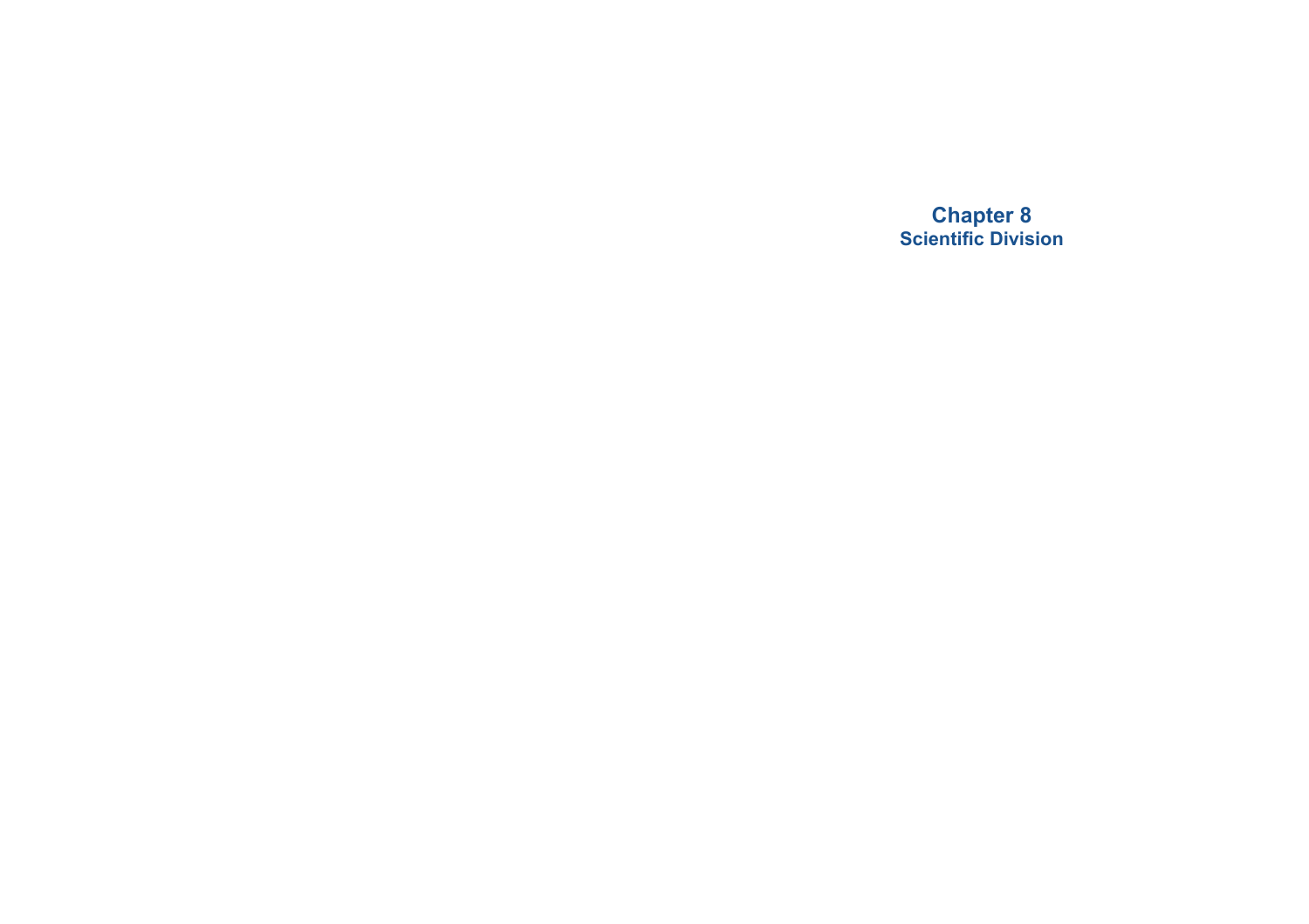#### **8.1. Scientific Division Executive Committee**

- 8.1.1. Mission Statement
- 8.1.2. Strategy
- 8.1.3. Projects
- 8.1.4. Terms of Reference

#### **8.2. Scientific Division Committees**

- 8.2.6. Nomenclature, Properties and Units (C-NPU) in collaboration with International Union of Pure and Applied Chemistry (IUPAC)
- 8.2.11. Molecular Diagnostics (C-MD)
- 8.2.21. Reference Systems of Enzymes (C-RSE)
- 8.2.23. Traceability in Laboratory Medicine (C-TLM)
- 8.2.24. Reference Intervals and Decision Limits (C-RIDL)
- 8.2.25. Standardisation of Thyroid Function Tests (C-STFT)

### **8.3. Scientific Division Working Groups**

- 8.3.35. Standardisation of Hemoglobin A2 (WG-HbA2)
- 8.3.36. Standardisation of Carbohydrate-Deficient Transferrin (WG-CDT)
- 8.3.39. Standardisation of Albumin Assay in Urine (WG-SAU) in collaboration with National Kidney Disease Education Program (NKDEP)
- 8.3.40. Standardisation of Pregnancy-Associated Plasma Protein A (WG-PAPP A)
- 8.3.41. Growth Hormone (WG-GH)
- 8.3.42. Standardisation of Insulin Assays (WG-SIA) in collaboration with American Diabetes Association (ADA) and European Association for the Study of Diabetes (EASD)
- 8.3.43. Standardisation of Troponin I (WG-TNI)
- 8.3.45. Harmonisation of Autoantibody Tests (WG-HAT)
- 8.3.47. Clinical Quantitative Mass-Spectrometry Proteomics (WG-cMSP)
- 8.3.48. Parathyroid Hormone (WG-PTH)
- 8.3.49. CSF-Proteins (WG-CSF)
- 8.3.50. Standardisation of Bone Marker Assays (WG-SBMA)
- 8.3.51. Commutability (WG-C)
- 8.3.52. Serum Total Protein (WG-STP)

### **SCIENTIFIC DIVISION EXECUTIVE COMMITTEE (SD-EC)**

#### **Chair:** Prof. Ian YOUNG (UK)

**Vice Chair:** Prof. Philippe GILLERY (FR)

**Secretary** Mr. Joseph PASSARELLI (US)

#### **Members:**

Dr. Christa M. COBBAERT (NL) Prof. Giampaolo MERLINI (IT) Prof. Tsutomu NOBORI (JP)

#### **Corporate Representative:**

Mr. James F. PIERSON-PERRY (US)

# **IRMM Consultant:**

Dr. Heinz SCHIMMEL (BE)

**NIST Consultant:** Dr. David BUNK (US)

### **SD Consultant/Chair JCTLM:**

Dr. Gary L. MYERS (US)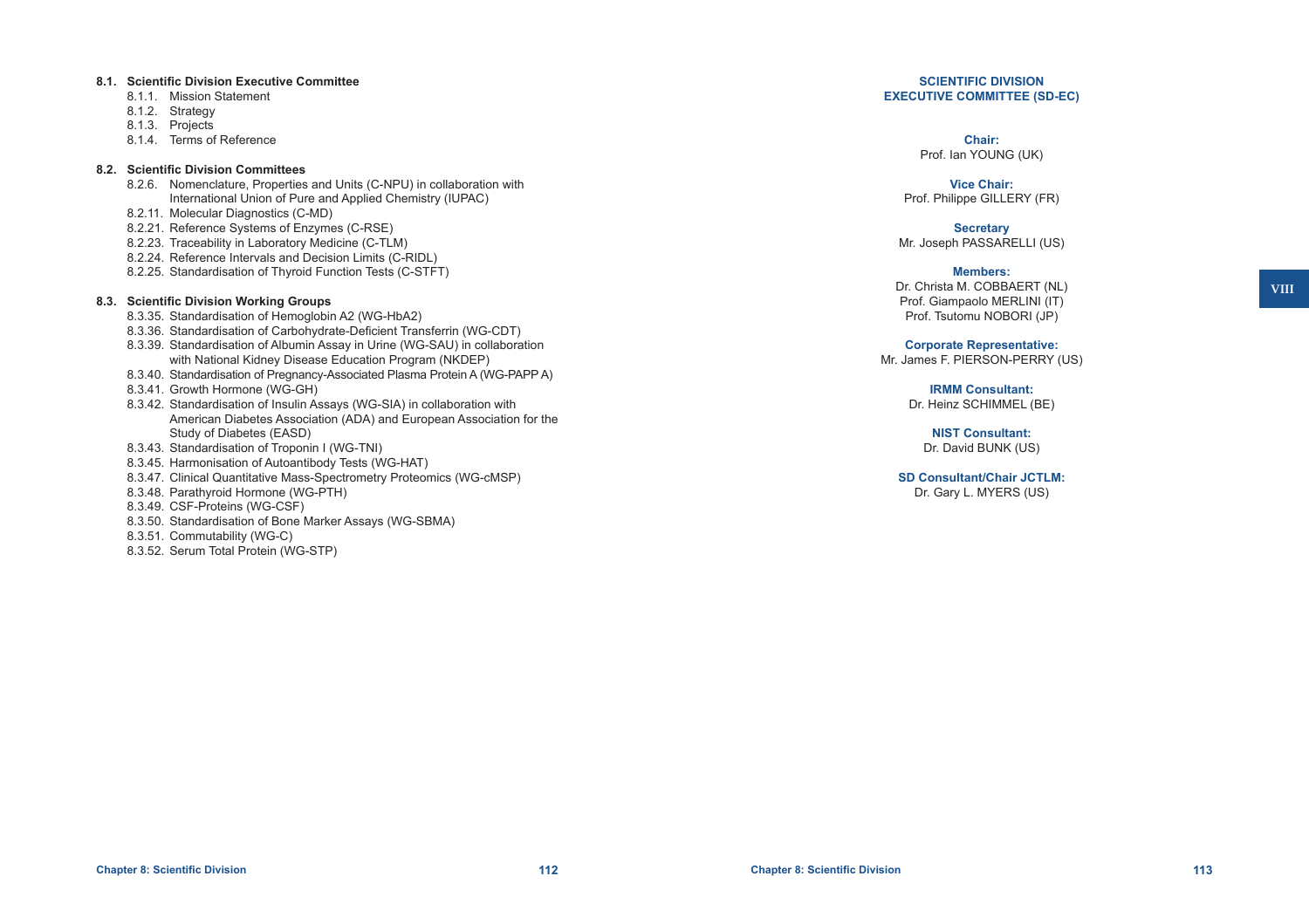#### **CHAIRS OF SCIENTIFIC DIVISION COMMITTEES AND WORKING GROUPS**

| 8.1. Executive  | I.Young (UK)                                                                                                                            |                   |
|-----------------|-----------------------------------------------------------------------------------------------------------------------------------------|-------------------|
| 8.2. Committees |                                                                                                                                         |                   |
|                 | 8.2.6. Nomenclature, Properties and Units (C-NPU)<br>in collaboration with International Union of Pure<br>and Applied Chemistry (IUPAC) | R. Flatman (AU)   |
|                 | 8.2.11. Molecular Diagnostics (C-MD)                                                                                                    | D. Payne (US)     |
|                 | 8.2.21. Reference Systems of Enzymes (C-RSE)                                                                                            | F. Ceriotti (IT)  |
|                 | 8.2.23. Traceability in Laboratory Medicine (C-TLM)                                                                                     | L. Siekmann (DE)  |
|                 | 8.2.24. Reference Intervals and Decision Limits (C-RIDL)                                                                                | K. Ichihara (JP)  |
|                 | 8.2.25. Standardisation of Thyroid Function Tests (C-STFT)                                                                              | L. Thienpont (BE) |

### **8.3. Working Groups**

| 8.3.35. Standardisation of Hemoglobin A2 (WG-HbA2)                            | R. Paleari (IT)  |
|-------------------------------------------------------------------------------|------------------|
| 8.3.36. Standardisation of Carbohydrate-Deficient                             | J. Wielders (NL) |
| Transferrin (WG-CDT)                                                          |                  |
| 8.3.39. Standardisation of Albumin Assay in Urine (WG-SAU) L.M. Bachmann (US) |                  |
| in collaboration with National Kidney Disease                                 |                  |
| Education Program (NKDEP)                                                     |                  |
| 8.3.40. Standardisation of Pregnancy-Associated Plasma S. Wittfooth (FI)      |                  |
| Protein A (WG-PAPP A)                                                         |                  |
| 8.3.41. Growth Hormone (WG-GH)                                                | to be appointed  |
| 8.3.42. Standardisation of Insulin Assays (WG-SIA)                            | M. Steffes (US)  |
| in collaboration with American Diabetes                                       |                  |
| Association (ADA) and European Association for                                |                  |
| the Study of Diabetes (EASD)                                                  |                  |
| 8.3.43. Standardisation of Troponin I (WG-TNI)                                | D. Bunk (US)     |
| 8.3.45. Harmonisation of Autoantibody Tests (WG-HAT)                          | J. Sheldon (UK)  |
| 8.3.47. Clinical Quantitative Mass-Spectrometry                               | S. Lehmann (FR)  |
| Proteomics (WG-cMSP)                                                          |                  |
| 8.3.48. Parathyroid Hormone (WG- PTH)                                         | C. Sturgeon (UK) |
| 8.3.49. CSF-Proteins (WG-CSF)                                                 | K. Blennow (SE)  |
| 8.3.50. Standardisation of Bone Marker Assays (WG-BMA) H. Morris (AU)         |                  |
| 8.3.51. Commutability (WG-C)                                                  | G. Miller (US)   |
| 8.3.52. Serum Total Protein (WG-STP)                                          | to be appointed  |

### **8. Scientific Division (SD)**

A Committee on Standards was established in 1966 "to instigate and promote theoretical and practical developments in the field of standards and standardisation in clinical chemistry - in its broadest sense." During its first decade, the main efforts of the Committee were directed toward (1) analytical nomenclature, (2) reference materials and methods, and (3) quality control. Its achievements during this period are illustrated by the list of publications on these topics. Following a Council decision in 1978, efforts have been made to extend its work to include more subjects of interest both to clinicians and clinical chemists and laboratorians. Accordingly, the name of the Committee was changed to the Scientific Committee and later to the Scientific Division.

The Division and its activities are managed by an Executive Committee. This Committee is responsible for (1) developing a mission statement, (2) developing strategy and tactics, (3) initiating and managing projects, and (4) generating and adhering to its Terms of Reference.

#### **8.1. SD-Executive Committee (SD-EC)**

### **Membership Name Position Country Term Time in Office**  I. Young Chair Chair UK 2<sup>nd</sup> 2014 01 - 2016 12<br>
P. Gillery Vice-Chair Chair ER 2<sup>nd</sup> 2014 01 - 2016 12  $\begin{array}{lll} \mathsf{FR} & \mathsf{2^{nd}} & \mathsf{2014 \, 01 \text{ - } 2016 \, 12} \\ \mathsf{US} & \mathsf{1^{st}} & \mathsf{2015 \, 01 \text{ - } 2017 \, 12} \end{array}$ J. Passarelli Secretary US  $1^{\text{st}}$  2015 01 - 2017 12<br>C.M. Cobbaert Member NL  $2^{\text{nd}}$  2015 01 - 2017 12 2015 01 - 2017 12 G. Merlini Member 11  $2^{nd}$  2014 01 - 2016 12<br>
T. Nobori Member 1st 2015 01 - 2017 12  $JP$  1<sup>st</sup> 2015 01 - 2017 12<br>US 1<sup>st</sup> 2015 01 - 2017 12 J.F. Pierson-Perry Corp. Member H. Schimmel IRMM Consultant BE<br>D. Bunk NIST Consultant US **NIST Consultant** G. Myers SD Consultant/Chair JCTLM US

#### **8.1.1. Mission Statement**

The mission of the SD is to advance the science of Clinical Chemistry and Laboratory Medicine and to apply it to the practice of Clinical Laboratory Science.

### **8.1.2. Strategy**

ccording to the Statutes of IFCC, the Federation exists to advance the science and practice of Clinical Chemistry and Laboratory Medicine and to further their application in the provision of health services and the practice of medicine. The strategic and tactical goals to which the Scientific Division is committed are to:

- • Identify research areas of relevance to Clinical Chemistry and Laboratory Medicine and assist the transfer of research results to the profession.
- • Identify scientific and technological problems in current practice and provide solutions and guidelines on how to resolve them.
- • Facilitate the development and transfer of technical innovations to clinical laboratory professionals and clinicians.
- Facilitate the development and implementation of diagnostic strategies.
- • Establish standards for scientific and technical aspects of good laboratory practice.
- Respond to scientific and technical needs of IFCC Member Societies, IFCC Corporate Members and external agencies.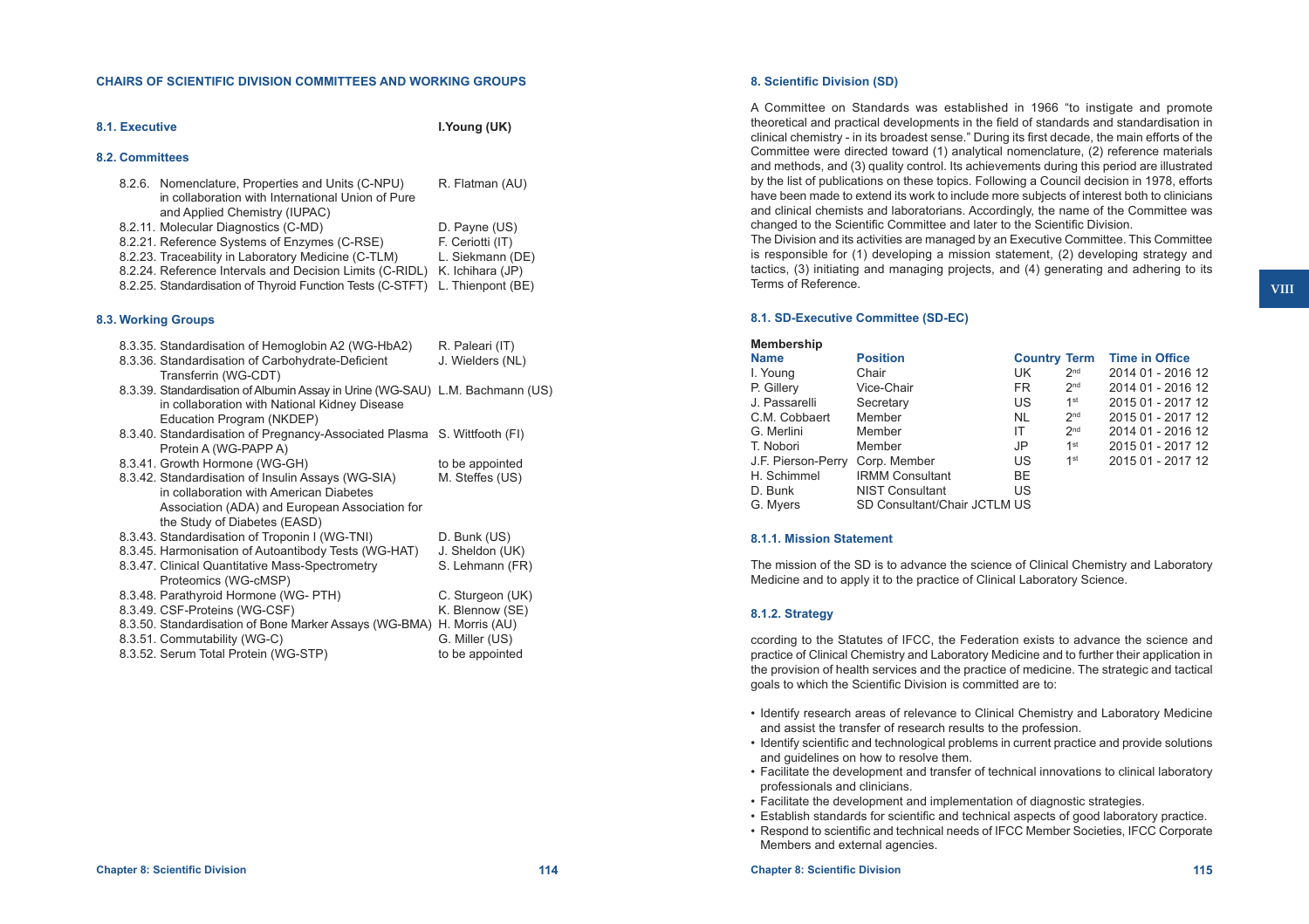- • Participate actively in the scientific programmes of IFCC congresses and other scientific meetings.
- Ensure the quality of IFCC scientific documents.
- Organise Master Discussions.

# **8.1.3. Projects**

The SD initiates and manages projects with its own resources or through its Committees and Working Groups. Work is conducted in cooperation with other IFCC units and with relevant National and International Organisations. The SD ensures that each of its Committees and Working Groups are functioning under clear terms of reference together with an agreed schedule of activity. The SD will assist in the development of the project proposals, and will undertake an annual review of progress and review and approve any documents that result from the work.

### **8.1.4. Terms of Reference**

The SD consists of up to six IFCC sponsored-individuals, which include the Chair and the Vice-Chair, and additionally one individual is nominated by the Corporate Members of IFCC. The Division may co-opt additional member(s) to address specific issues. The Chair, the Vice-Chair and all Full Members are appointed by EB after consultation between the EB, SD and Member Societies.

The SD working units are committees, that are theme-oriented, and working groups, that are task-oriented. Committees (C) are usually funded by IFCC for one full meeting per year. Only the Chair of Working Groups (WG) is normally funded by IFCC; however, a WG may be partially or totally supported by IFCC, Member Societies, Corporate Members or other Organisations.

### **8.2. SD Committees**

Over the years, the SD has initiated and managed a number of applicable committees. These have been numbered sequentially with the Mueller numbering system beginning with 8.2.1. Current committees and their activities are listed below. Earlier Committees and those with missing numbers are found in prior editions of the IFCC Handbook.

# **8.2.6. Nomenclature, Properties and Units (C-NPU) in collaboration with IUPAC**

| <b>Membership</b> |
|-------------------|
|-------------------|

| <b>Name</b> | <b>Position</b> | <b>Country</b> | <b>Term</b>     | <b>Time in Office</b> |
|-------------|-----------------|----------------|-----------------|-----------------------|
| R. Flatman  | Chair           | AU             | 2 <sub>nd</sub> | 2015 01 - 2017 12     |
| U. Forsum   | Member          | <b>SE</b>      | 2 <sub>nd</sub> | 2014 01 - 2016 12     |
| A. Jabor    | Member          | CZ.            | $1$ st          | 2013 03 - 2015 12     |
| F. Scherrer | Member          | FR.            | $1$ st          | 2015 01 - 2017 12     |
| K. Toska    | Member          | NO.            | 1st             | 2015 01 - 2017 12     |
| R. Dybkaer  | Consultant      | DK.            |                 |                       |

### **Terms of Reference**

- • Continuously provide advice in relation to the management, updating and publishing of NPU terminology
- • Make recommendations on NPU for reporting clinical laboratory data that conform to or adapt current standards of authoritative organisations, and that will improve their

### utilisation for health care.

- Provide a connection with other organisations concerned with NPU, such as the Bureau International des Poids et Mesures (BIPM), the European Committee for Standardisation (CEN) and the International Organisation for Standardisation (ISO), and, by extension, clinical laboratory sciences societies, such as the International Union of Pure and Applied Chemistry (IUPAC), and the in vitro diagnostics industry, to ensure that problems encountered by health care professionals in the area of NPU are considered by those organisations.
- Act as a consultant group on NPU in clinical chemistry and laboratory medicine and, by extension, in the rest of clinical laboratory sciences to international scientific panels, regional and national clinical laboratory sciences organisations, editors of scientific journals, manufacturers of clinical laboratory instrumentation and products, and to individual clinical laboratory professionals and other health care professionals.
- Report and offer advice to the SD Chair and the SD Executive Committee on matters concerning NPU in all its aspects (all items above).

### **Current Projects**

- Transfer of the NPU generic database to IFCC site: help and advice on training the future IFCC NPU database manager(s) in relation to the installation, updating and management of the database, and on its relationship relations with other national versions.
- Mapping of the IFCC-IUPAC laboratory coding system to SNOMED CT.
- • Securing and structural updating of information in the NPU coding system and its environment.
- • Development of an international vocabulary for nominal examinations in scientific communication.

# **8.2.11. Molecular Diagnostics (C-MD)**

| <b>Membership</b> |                 |                |                 |                       |
|-------------------|-----------------|----------------|-----------------|-----------------------|
| <b>Name</b>       | <b>Position</b> | <b>Country</b> | <b>Term</b>     | <b>Time in Office</b> |
| D. Payne          | Chair           |                | 1st             | 2013 01 - 2015 12     |
| P. Ahmad-Nejad    | Member          | DF             | 1 <sup>st</sup> | 2013 01 - 2015 12     |
| A.K.C. Chan       | Member          | HK.            | $1$ st          | 2013 01 - 2015 12     |
| M. Maekawa        | Member          | JP             | 2 <sub>nd</sub> | 2015 01 - 2017 12     |
| C. Mamotte        | Member          | AU             | $1$ st          | 2013 01 - 2015 12     |
| G. Russomando     | Member          | PY             | $1$ st          | 2013 01 - 2015 12     |

### **Terms of Reference**

- • Foster dynamic exchanges between IFCC and molecular diagnostic laboratories and industry
- • Produce guidelines on clinical validation of tests, conduct and reporting of molecular diagnostic tests
- • Provide reference materials
- • Create a network of locus-specific IFCC Molecular Diagnostics Centres

### **Current Projects**

- Establish an International Network of IFCC Reference Centres in Molecular **Diagnostics**
- • Development of a checklist for technology transfer from development to clinical laboratory testing
- Standardise formats for reporting of molecular diagnostic results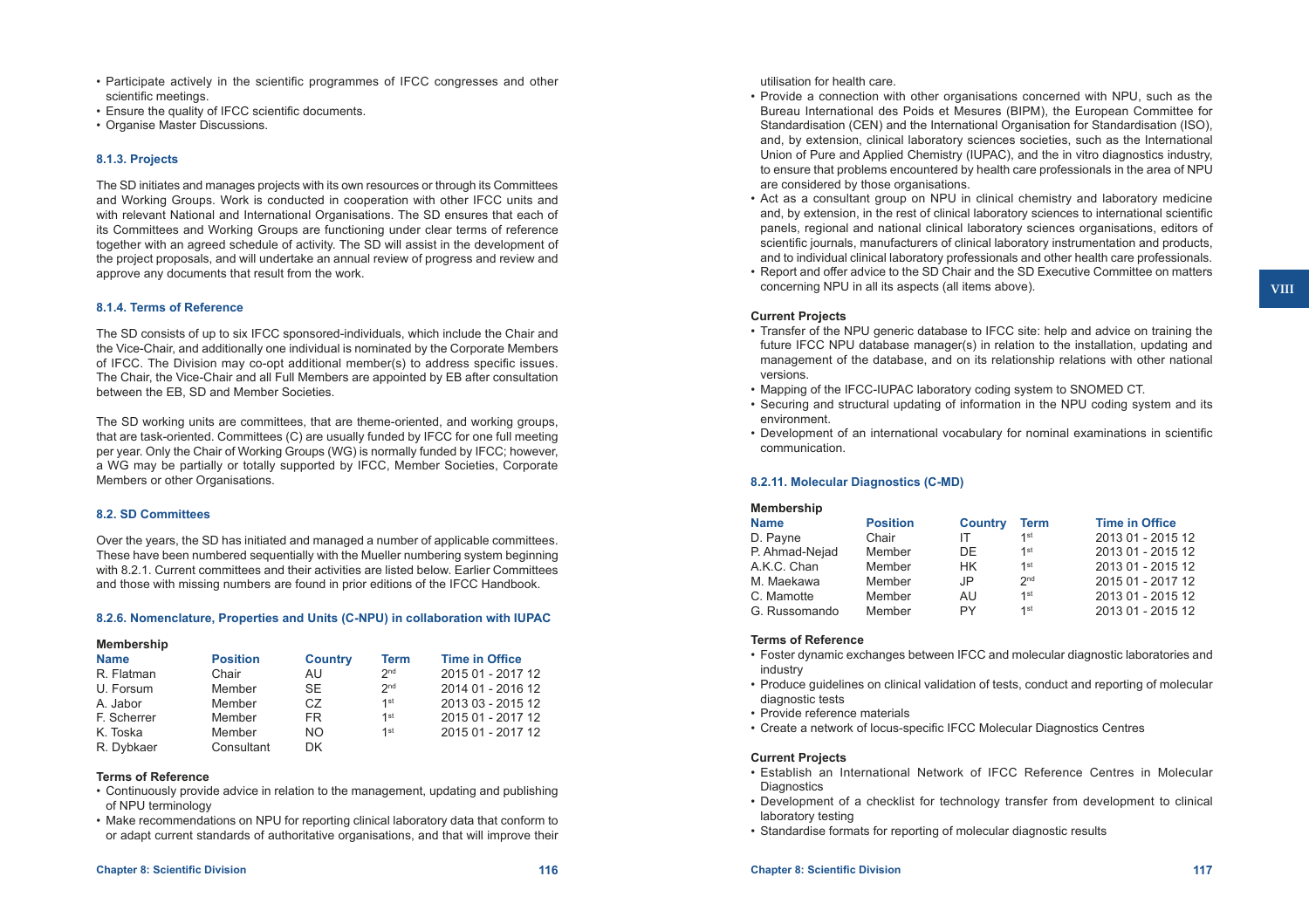### **8.2.21. Reference Systems of Enzymes (C-RSE)**

#### **Membership**

| <b>Name</b>    | <b>Position</b> | <b>Country</b> | <b>Term</b>     | <b>Time in Office</b> |
|----------------|-----------------|----------------|-----------------|-----------------------|
| F. Ceriotti    | Chair           |                | 2 <sub>nd</sub> | 2013 01 - 2015 12     |
| J. Gella       | Member          | FS             | 2 <sub>nd</sub> | 2014 01 - 2016 12     |
| D. Grote-Koska | Member          | DF.            | $1$ st          | 2014 01 - 2016 12     |
| S. Pal         | Member          | IN             | $1$ st          | 2014 01 - 2016 12     |
| R. Rej         | Member          | US             | 2 <sub>nd</sub> | 2014 01 - 2016 12     |
| S. Ueda        | Member          | .IP            | 2 <sub>nd</sub> | 2015 01 - 2017 12     |

#### **Terms of Reference**

- • Develop IFCC Enzyme Reference Measurement Procedures: New 37 °C IFCC enzyme reference procedures are being developed
- • Create a network of Enzyme Reference Laboratories: Coordination of a group of reference laboratories from hospitals, academy and industry, which are able to perform adequate measurements according to a list of stated requirements
- • Evaluate Enzyme Reference Materials: Evaluate reference materials provided by IRMM within the network of reference laboratories prior to certification. The materials are available as primary reference materials for calibration and/ or validation of lower order procedures for the measurement of the catalytic concentration of enzymes

#### **Current Projects**

- Development of a reference measurement procedure for Pancreatic Lipase
- A recertification campaign for a primary reference material for LD, CK and ALT by the network in cooperation with IRMM.
- • A certification campaign for a primary reference material for ALP by the network in cooperation with IRMM

#### **8.2.23. Traceability in Laboratory Medicine (C-TLM)**

#### **Membership**

| <b>Name</b> | <b>Position</b>        | <b>Country</b> | <b>Term</b>     | <b>Time in Office</b> |
|-------------|------------------------|----------------|-----------------|-----------------------|
| L. Siekmann | Chair                  | DF.            | 1st             | 2013 01 - 2015 12     |
| D. Clark    | Member                 | US             | 1st             | 2013 01 - 2015 12     |
| L. Mackay   | Member                 | AU             | 1st             | 2013 01 - 2015 12     |
| G. Schumann | Member                 | DF             | 2 <sub>nd</sub> | 2014 01 - 2016 12     |
| C. Weykamp  | Member                 | NI             | 2 <sub>nd</sub> | 2013 01 - 2015 12     |
| A. Kessler  | <b>RELA Consultant</b> |                |                 |                       |

#### **Terms of Reference**

- • Support activities regarding Traceability in Laboratory Medicine (TLM), permitting IFCC to continue its international role in this area and providing an operating link between the SD and the WGs of the Joint Committee on Traceability in Laboratory Medicine (JCTLM), concerning identification of reference measurement procedures, reference materials and reference laboratories.
- • Support reference laboratories in the context of complete reference systems (accepted reference measurement procedures of higher order, reference materials, and reference laboratories) by establishing an External Quality Assessment Scheme (EQAS) for reference laboratories in order to monitor their competence.
- • Promote establishment and maintenance of IFCC reference laboratory networks for clinically relevant measurands (e.g. the IFCC HbA1c network).

# **Current Projects**

• Organisation of IFCC Ring Trials for reference laboratories

#### **8.2.24. Reference Intervals and Decision Limits (C-RIDL)**

| Membership  |                 |                |                 |                       |
|-------------|-----------------|----------------|-----------------|-----------------------|
| <b>Name</b> | <b>Position</b> | <b>Country</b> | <b>Term</b>     | <b>Time in Office</b> |
| K. Ichihara | Chair           | JP             | 2 <sub>nd</sub> | 2013 01 - 2015 12     |
| J. Barth    | Member          | UK             | 2 <sub>nd</sub> | 2014 01 - 2016 12     |
| G. Klee     | Member          | US             | 2 <sub>nd</sub> | 2014 01 - 2016 12     |
| J. Macri    | Member          | CA             | 1 <sup>st</sup> | 2014 01 - 2016 12     |
| Y. Ozarda   | Member          | <b>TR</b>      | 2 <sub>nd</sub> | 2014 01 - 2016 12     |
| B. Yadav    | Member          | <b>NP</b>      | 1 <sup>st</sup> | 2014 01 - 2016 12     |
|             |                 |                |                 |                       |

#### **Terms of Reference**

- • Review current concepts of establishing reference intervals and decision limits and to prepare state-of-the-art position statements regarding new avenues
- Make available reference intervals and decision limits that respect the requirements of international directives such as the European IVD Directive 98/79, and relevant ISO standards
- • Determine priority list of measurands (analytes) for which reference intervals and/ or decision limits have to be developed, considering various factors, such as age, gender, ethnicity, and for which the greatest improvements in medical decision making are anticipated
- • Monitor and evaluate currently proposed reference intervals for selected measurands (analytes) in the light of the concept of traceability and of the identification of the uncertainty
- • Establish transferability protocols of reference intervals and decision limits, which take into consideration inter-routine laboratory method variations and achieve better applicability in clinical practice
- • Collaborate with other organisations and/or to undertake establishment of reference intervals or decision limits for measurands (analytes) identified as a priority
- • Work in close collaboration with other Cs and WGs of SD and other IFCC Divisions for the development and appropriate clinical utilisation of reference intervals and decision limits

#### **Current Projects**

- The global multicentre study for derivation of reference intervals (RI) for common analytes has been conducted since 2011 by use of a harmonised protocol. Currently 19 countries from 5 continents are in collaboration. The RIs for the standardised analytes are made traceable to the RMPs.
- • Sources-of-variation of reference values are being explored in a global scale after aligning test results through measurements of the serum panel.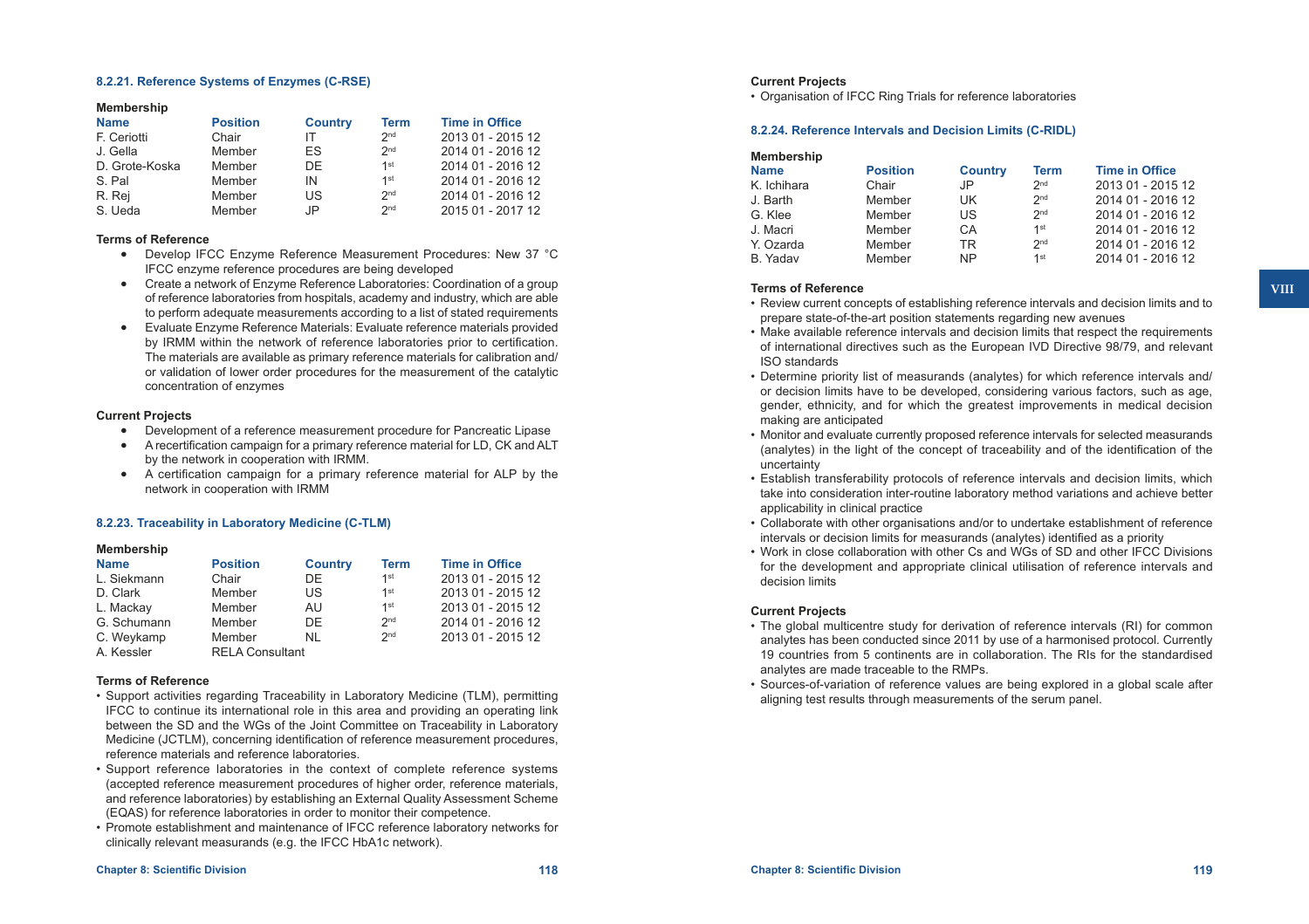### **8.2.25. Standardisation of Thyroid Function Tests (C-STFT)**

#### **Membership**

| <b>Name</b>     | <b>Position</b>  | <b>Country</b> | <b>Term</b>     | <b>Time in Office</b> |
|-----------------|------------------|----------------|-----------------|-----------------------|
| L. Thienpont    | Chair            | BF.            | 2 <sub>nd</sub> | 2015 01 - 2017 12     |
| B. Das          | Member           | IN             | 2 <sub>nd</sub> | 2015 01 - 2017 12     |
| J.D. Faix       | Member           | US             | 2 <sub>nd</sub> | 2015 01 - 2017 12     |
| F. MacKenzie    | Member           | UK.            | 2 <sub>nd</sub> | 2015 01 - 2017 12     |
| F. Quinn        | Member/Abbott US |                | 2 <sub>nd</sub> | 2015 01 - 2017 12     |
| M. Rottmann     | Member/Roche DE  |                | 2 <sub>nd</sub> | 2015 01 - 2017 12     |
| K. VanUytfanghe | Consultant       | BE.            |                 |                       |

#### **Terms of Reference**

- • Develop reference measurement systems (reference materials/reference methods) to establish traceability of free thyroid hormone and TSH assays.
- • Establish a network of laboratories competent to offer reference measurement services for free thyroid hormones
- Provide an infrastructure for procurement of serum panels.
- • Demonstrate that the traceable assays can use a common reference interval; use this as a basis for further elaboration of the reference intervals by the IVD manufacturers; consult with clinicians about the need for ethnic, age- or sub-population-specific reference intervals in co-operation with C-RIDL.
- Liaise with key stakeholders to implement the use of the traceable assays in routine clinical practice.
- • Provide, through collaboration with IFCC EMD, educational materials for manufacturers, clinicians and patients which will support the implementation of traceable assays.

#### **Current Projects**

- Phase IV method comparison studies for FT4 and TSH on clinically relevant samples: is intended as technical FT4 standardisation and TSH harmonisation process, by which FT4 assays will become traceable to the conventional reference measurement procedure based on equilibrium dialysis (ED) isotope dilution-liquid chromatography-/ tandem mass spectrometry (ID-LC/MS/MS), TSH assays to the statistically inferred all-procedure trimmed mean (APTM).
- • C-STFT web site: [www.ifcc-cstft.org](http://www.ifcc-cstft.org) (under construction)

#### **8.3. SD Working Groups**

#### **8.3.35. Standardisation of Haemoglobin A2 (WG-HbA2)**

#### **Membership**

| <b>Name</b>  | <b>Position</b> | <b>Country</b> | Term            | <b>Time in Office</b> |
|--------------|-----------------|----------------|-----------------|-----------------------|
| R. Paleari   | Chair           | IТ             | 2 <sub>nd</sub> | 2013 01 - 2015 12     |
| C. Arsene    | Member          | DE.            |                 |                       |
| E. Bissé     | Member          | DE             |                 |                       |
| D. Caruso    | Member          | IΤ             |                 |                       |
| V. De Jesus  | Member          | US             |                 |                       |
| P. Kaiser    | Member          | DE             |                 |                       |
| A. Mosca     | Member          | IT             |                 |                       |
| M. Ospina    | Member          | US             |                 |                       |
| C. Schaeffer | Member          | FR             |                 |                       |

| A. Van Dorsselaer | Member | FR. |
|-------------------|--------|-----|
| B. Wild           | Member | UK. |

#### **Terms of Reference**

• Promote the standardisation of Haemoglobin A2 measurement through the definition of an international reference system, including a reference measurement procedure and primary and secondary reference materials.

### **Current Projects**

- • Definition of a reference measurement procedure using mass spectrometry associated with proteolytic degradation.
- • Preparation of a secondary reference material for Haemoglobin A2 (in cooperation with IRMM).

#### **8.3.36. Standardisation of Carbohydrate-Deficient Transferrin (WG-CDT)**

| Membership      |                 |                |      |                       |
|-----------------|-----------------|----------------|------|-----------------------|
| <b>Name</b>     | <b>Position</b> | <b>Country</b> | Term | <b>Time in Office</b> |
| P.M. Wielders   | Chair           | NL             | 1st  | 2015 01 - 2017 12     |
| J.B. Whitfield  | Secretary       | AU             |      |                       |
| R.F. Anton      | Member          | US             |      |                       |
| V. Bianchi      | Member          | IT             |      |                       |
| A. Helander     | Member          | <b>SE</b>      |      |                       |
| F. Schellenberg | Member          | FR.            |      |                       |
| C. Weykamp      | Member          | NL             |      |                       |
|                 |                 |                |      |                       |

#### **Terms of Reference**

- • Establish a network of CDT reference laboratories that perform the HPLC candidate reference method
- Develop a reference material for CDT (suitable for harmonisation of present methods)
- • Appoint the HPLC reference method, the reference interval and measurement uncertainty

#### **Current Projects**

• 

- • Finalisation of work done on the HPLC candidate reference method, publication of reference method
- • Expanding and renewing the international network of reference laboratories
- • Evaluation the use of reference materials for CDT, harmonisation of commercial methods

#### **8.3.39. Standardisation of Albumin Assay in Urine (WG-SAU) in collaboration with NKDEP**

| <b>Membership</b> |                 |                |                 |                       |
|-------------------|-----------------|----------------|-----------------|-----------------------|
| <b>Name</b>       | <b>Position</b> | <b>Country</b> | Term            | <b>Time in Office</b> |
| L.M. Bachmann     | Member          | US             | 1 <sup>st</sup> | $201301 - 201512$     |
| D. Bruns          | Member          | US             |                 |                       |
| D. Bunk           | Member          | US             |                 |                       |
| G. Curhan         | Member          | US             |                 |                       |
| J. Eckfeldt       | Member          | US             |                 |                       |
| J. Fleming        | Member          | US             |                 |                       |
| N. Greenberg      | Member          | US             |                 |                       |

**VIII**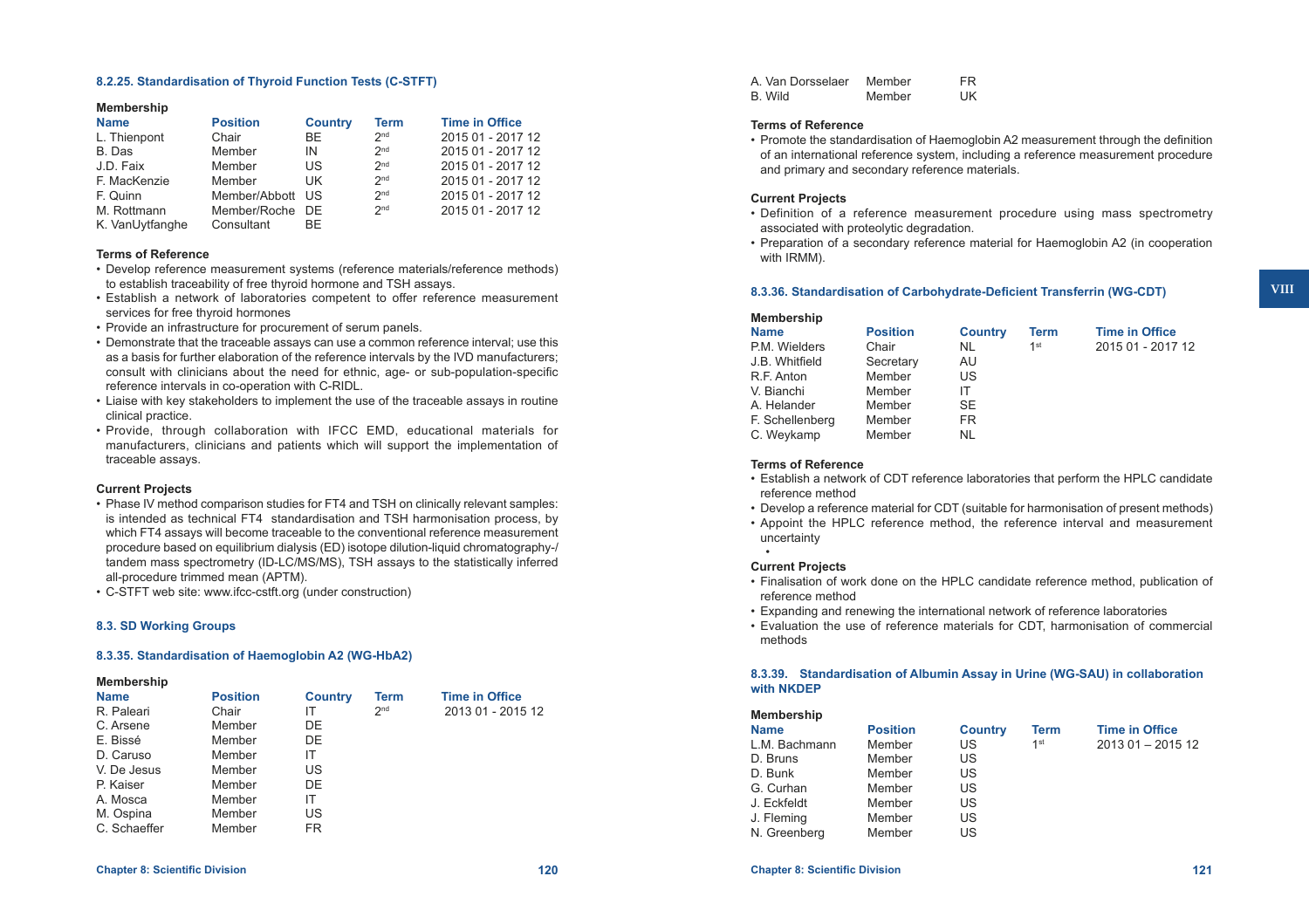| G. Hortin     | Member | US |
|---------------|--------|----|
| Y. Itoh       | Member | JP |
| G. Jones      | Member | AU |
| J. Lieski     | Member | US |
| M. McQueen    | Member | СA |
| G. Miller     | Member | US |
| G. Myers      | Member | US |
| A. Narva      | Member | US |
| M. Panteghini | Member | ΙT |
| K.W. Phinney  | Member | US |
| S. Sandberg   | Member | NO |
| H. Schimmel   | Member | ВE |
| D. Seccombe   | Member | СA |
| J. Zakowski   | Member | US |

#### **Terms of Reference**

- • Establish a reference procedure and commutable reference materials to facilitate standardisation of measurement of albumin in urine.
- • Establish recommendations for sample collection and handling to improve uniformity of results
- • Define the measurand(s) that are important for clinical interpretation of urine albumin

#### **Current Projects**

- Determination of physiological variability of urine albumin (with CDC)
- Determination of the current status of urine albumin method harmonisation
- • Chemical and immunochemical characterisation of the various forms of albumin in urine (definition of the measurand)
- Determination of the optimum measurand for the assessment of albuminuria
- • Development of reference materials for urine creatinine and urine albumin (with NIST)
- • Coordination with Japanese Society of Clinical Chemsitry (JSCC) project to develop a urine albumin reference material ( by JSCC)
- • Development of urine albumin IDMS candidate reference measurement procedures (with Mayo Clinic and NIST)

#### **8.3.40. Standardisation of Pregnancy-Associated Plasma Protein A (WG-PAPP A)**

# **Membership**

| <b>Name</b>        | <b>Position</b> | <b>Country</b> | Term            | <b>Time in Office</b> |
|--------------------|-----------------|----------------|-----------------|-----------------------|
| S. Wittfooth       | Chair           | FI.            | 1 <sup>st</sup> | 2015 01-2017 12       |
| C. Sturgeon        | Member          | UK             |                 |                       |
| A. Ellis           | Member          | UK             |                 |                       |
| A. Katrukha        | Member          | RU             |                 |                       |
| C. Oxvig           | Member          | DK             |                 |                       |
| K. Pettersson      | Member          | FI             |                 |                       |
| <b>B.</b> Rafferty | Member          | UK             |                 |                       |
| K. Spencer         | Member          | UK             |                 |                       |

### **Terms of Reference**

• Develop a reference system for standardisation of PAPP-A measurement employed as marker for prenatal screening

# **Current Projects**

• Evaluate at least two different PAPP-A preparations in relation to the major assay constructs presently being used on routine prenatal testing.

### **8.3.41 Growth Hormone (WG-GH)**

#### **Terms of Reference**

• Growth Hormone in serum has been identified as a priority measurand for harmonisation/standardisation by the International Consortium for Harmonization of Clinical Laboratory Results. The objective of this WG is to identify the best approach to achieving comparability of patient results through harmonization or standardization of current assays and to develop and implement a program of work to achieve this.

### **8.3.42. Standardisation of Insulin Assays (WG-SIA) in collaboration with ADA/EASD**

| <b>Membership</b> |                 |                |
|-------------------|-----------------|----------------|
| <b>Name</b>       | <b>Position</b> | <b>Country</b> |
| M.W. Steffes      | Chair           | US             |
| J. Dekker         | Member          | <b>NL</b>      |
| D. Li             | Member          | US             |
| R. Little         | Member          | US             |
| G. Miller         | Member          | US             |
| D. Sacks          | Member          | US             |
| G. Wark           | Member-IFCC     | UK             |
|                   |                 |                |

#### **Terms of Reference**

• Improve the standardisation of assays for insulin by the development of a candidate reference method and materials.

#### **Current Projects**

- • Development of a reference method for the measurement of insulin by electrospray ionisation-isotope dilution-liquid chromatography-tandem mass spectrometry (ID-LC/ tandem MS).
- • Establishment of the suitability or otherwise of a lyophilised recombinant human insulin preparation as a primary reference material with appropriate properties
- • Establishment of the performance of commercially available insulin assays compared to the ID-LC/tandem MS method using single donation samples and the effect of using a common primary reference material or serum pools on between method agreement.
- • Determination of the effect of freeze/thawing on measured insulin (a requirement to establish the validity of materials for 3 above).

### **8.3.43. Standardisation of Troponin I (WG-TNI)**

| <b>Membership</b> |                 |                |             |                       |
|-------------------|-----------------|----------------|-------------|-----------------------|
| <b>Name</b>       | <b>Position</b> | <b>Country</b> | <b>Term</b> | <b>Time in Office</b> |
| D. Bunk           | Chair           | US             | 1st         | 2015 01 - 2017 12     |
| J. Barth          | Member          | UK             |             |                       |
| R. Christenson    | Member          | US             |             |                       |
| A. Katrukha       | Member          | FI             |             |                       |
| J. Noble          | Member          | UK             |             |                       |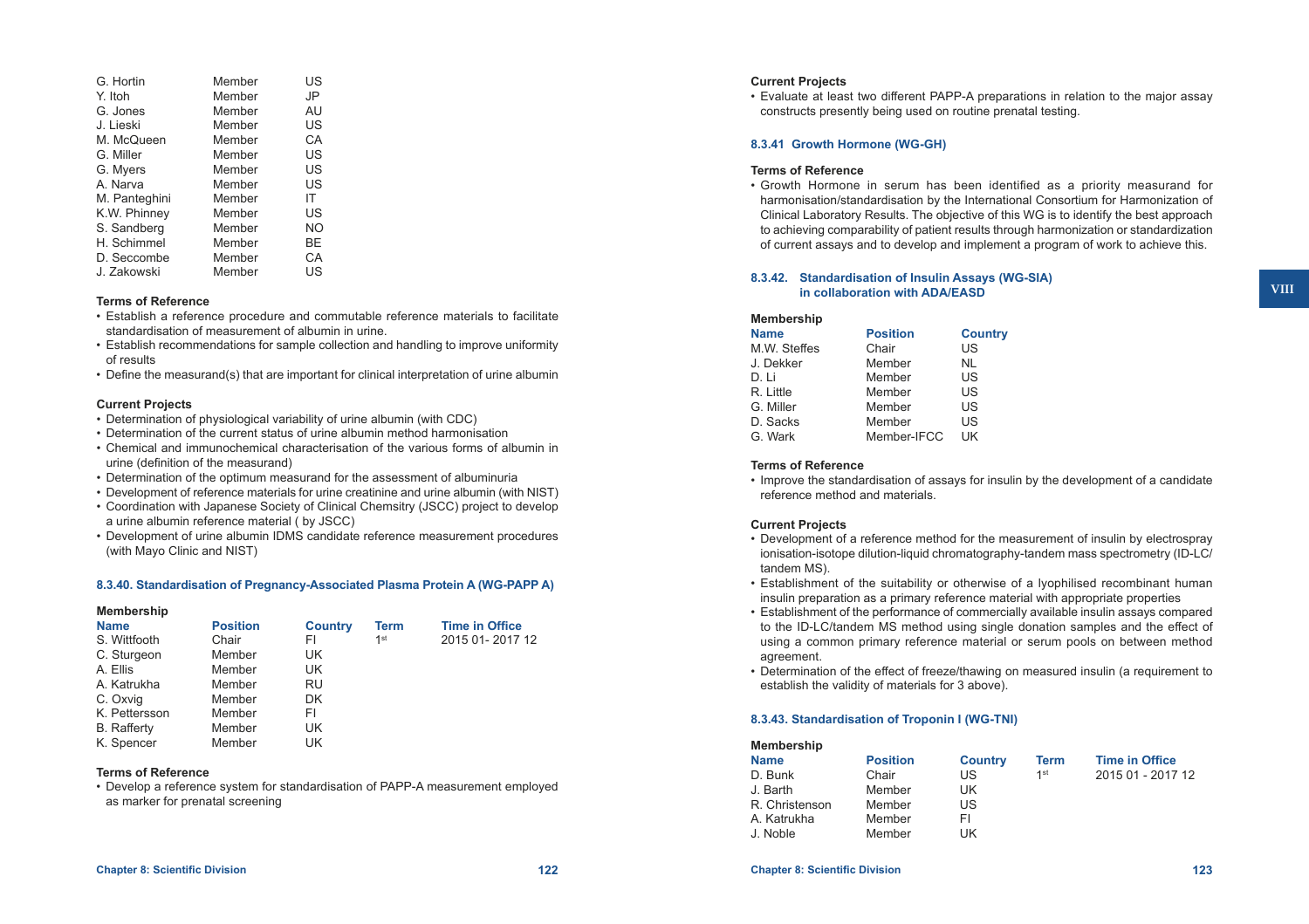| M. Panteghini | Member | IТ |
|---------------|--------|----|
| H. Schimmel   | Member | ВF |
| J. Tate       | Member | AU |
| L. Wang       | Member | US |

#### **Terms of Reference**

- • Develop a candidate secondary reference measurement procedure and candidate secondary reference material for cardiac troponin I (cTnI)
- Test for cTnI standardisation and clinical validation by comparison with validated commercial assays in a round robin study

#### **Current Projects**

- • Preparation of a secondary reference material for cTnI consisting of three cTnI positive serum pools (Phase 2)
- • Validation of cTnI standardisation through a round robin after a value transfer using the secondary reference material as common calibrator (Phase 3)

#### **8.3.45. Harmonisation of Autoantibody Tests (WG-HAT)**

#### **Membership**

| <b>Name</b> | <b>Position</b> | <b>Country</b> | Term            | <b>Time in Office</b> |
|-------------|-----------------|----------------|-----------------|-----------------------|
| J. Sheldon  | Chair           | UK             | 2 <sub>nd</sub> | 2013 01 - 2015 12     |
| P.L. Meroni | Member          |                |                 |                       |
| I. Zegers   | Member          | <b>BF</b>      |                 |                       |

### **Terms of Reference**

- • Evaluate the main causes of variability for a number of diagnostically critical autoantibody measurements.
- • Identify autoantibodies where a common calibrator could reduce the inter-assay variability
- • Identify or produce commutable reference materials that could be used as interim calibration material for autoantibody assays.
- • Produce thoroughly characterised pure antibody preparations with known concentration and identity and use these to transfer values to a matrix preparation.

#### **Current projects**

**Membership**

- • Evaluation of EQA data to identify the autoantibody tests with the potential for harmonisation of results.
- • Gathering a comprehensive data base of the assay characteristics of the currently available autoimmune serology methods.
- • Identifying existing materials that could be used to assess interassay variability and possibly be used as interim calibration material.
- Defining the requirements for a calibration material for autoimmune serology.

#### **8.3.47 Working Group on Clinical Quantitative Mass Spectrometry Proteomics (WG-cMSP)**

| <b>Membership</b> |                 |                |                 |                       |  |
|-------------------|-----------------|----------------|-----------------|-----------------------|--|
| <b>Name</b>       | <b>Position</b> | <b>Country</b> | Term            | <b>Time in Office</b> |  |
| S. Lehmann        | Chair           | FR.            | 2 <sub>nd</sub> | 2014 01 - 2016 12     |  |
| EO. Agbedana      | Member          | NG.            |                 |                       |  |
| Y. Ando           | Member          | JP             |                 |                       |  |
| C. Brede          | Member          | <b>NO</b>      |                 |                       |  |
|                   |                 |                |                 |                       |  |

#### **Chapter 8: Scientific Division 124 Chapter 8: Scientific Division 125**

| U. Ceglarek        | Member | DF |
|--------------------|--------|----|
| JA Cocho           | Member | FS |
| M. Glückmann       | Member | DE |
| Y. Gong            | Member | СA |
| D. Hochstrasser    | Member | CН |
| A Hoofnagle        | Member | US |
| <b>BE. Krastin</b> | Member | US |
| A. Urbani          | Member | IΤ |
|                    |        |    |

#### **Terms of Reference**

- • Define appropriate operating procedures to perform quantitative mass spectrometry analyses for peptides and proteins from biological fluids.
- • Evaluate the specification and the need for reference materials for quantitative proteomics applied to clinical biology
- Design of a Quality Assurance/Quality Control (QA/QC) Programme and to select a small series of analytes to be the subject of a future multi-site validation study
- Test the implementation in clinical laboratories of quantitative mass spectrometry analyses for peptides and proteins, using the examples of hepcidin and apolipoproteins.

#### **Current Projects**

- • Evaluate different procedures to collect, fractionate/enzymatic digest biological samples prior to quantitative mass spectrometry analysis.
- • Evaluate the multi-site implementation of different quantitative mass spectrometry analysis including: the detection of hepcidin and the multiplex detection of proteins in blood, with a specific focus on apolipoproteins.
- • Coordination with other proteomics intiatives (HUPO/EuPA, FP7) in particular regarding mass spectrometry based quantitative assays.

#### **8.3.48 Working Group on Parathyroid Hormone (WG- PTH)**

| Membership        |                 |                |                 |                       |
|-------------------|-----------------|----------------|-----------------|-----------------------|
| <b>Name</b>       | <b>Position</b> | <b>Country</b> | <b>Term</b>     | <b>Time in Office</b> |
| C. Sturgeon       | Chair           | UK             | 2 <sub>nd</sub> | 2015 01 - 2017 12     |
| C. Burns          | Member          | UK             |                 |                       |
| W. Fraser         | Member          | UK             |                 |                       |
| R. Singh          | Member          | US             |                 |                       |
| J-C. Souberbielle | Member          | FR.            |                 |                       |
| S. Sprague        | Member          | US             |                 |                       |
| H. Vesper         | Member          | US             |                 |                       |
| A. Algeciras      | Consultant      | US             |                 |                       |
| L. Demers         | Consultant      | US             |                 |                       |
| D. Fogarty        | Consultant      | UK             |                 |                       |
|                   |                 |                |                 |                       |

#### **Terms of Reference**

- • Promote collaborative educational effort to encourage worldwide implementation of PTH IS 95/646 and to assess the effect of this on between-method agreement.
- Define inclusion / exclusion requirements for an appropriate panel of sera and plasma with which to establish reference intervals and establishment of such a panel with support from the clinical community and diagnostics manufacturers
- Develop a reference measurement procedure for PTH(1-84) to a standard that would enable its adoption by the IFCC reference laboratory network.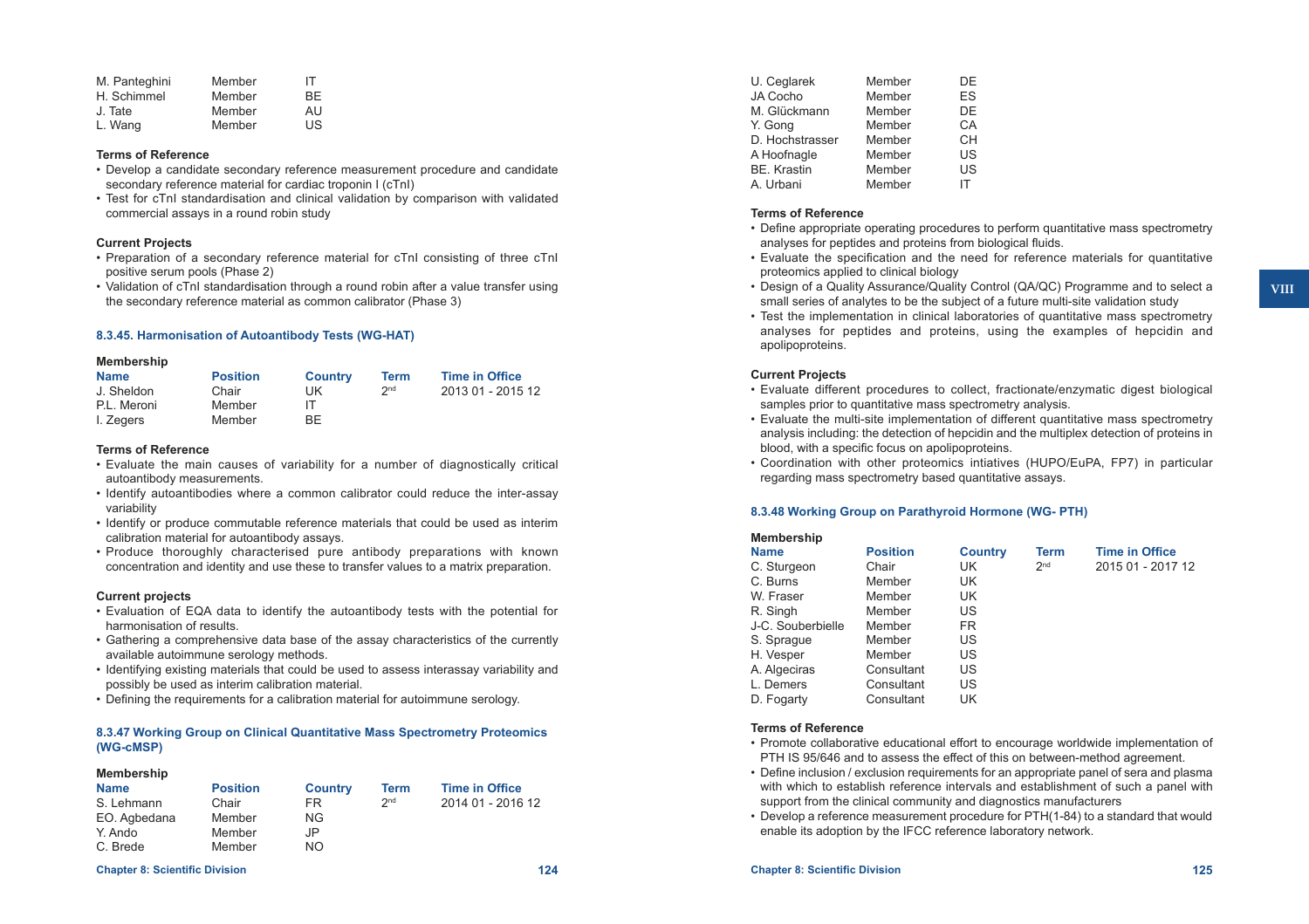### **Current Projects**

- • Raise awareness of shortcomings of current PTH assays with renal physicians and clinical biochemists.
- • Prepare good practice recommendations for the optimal pre-analytical handling of patients and samples.
- • Confirm results of a harmonisation study that derived assay-specific targets
- • Encourage adoption of assay-specific PTH action limits for managing renal patients as an interim measure pending standardisation of PTH methods in terms of a common standard.

#### **8.3.49 Working Group on CSF-Proteins (WG-CSF)**

#### **Membership**

| <b>Name</b>       | <b>Position</b> | <b>Country</b> | Term            | <b>Time in Office</b> |
|-------------------|-----------------|----------------|-----------------|-----------------------|
| Kaj Blennow       | Chair           | SE             | 2 <sub>nd</sub> | 2015 01 - 2017 12     |
| U. Andreasson     | Member          | <b>SE</b>      |                 |                       |
| R. Bateman        | Member          | US             |                 |                       |
| R. Jenkins        | Member          | US             |                 |                       |
| M. Korecka        | Member          | US             |                 |                       |
| P. Lewczuk        | Member          | DE             |                 |                       |
| M. Lowenthal      | Member          | US             |                 |                       |
| E. Portelius      | Member          | SE             |                 |                       |
| L.M. Shaw         | Member          | US             |                 |                       |
| H. Vanderstichele | Member          | BE             |                 |                       |
| I. Zegers         | Member          | BE             |                 |                       |
| H. Zetterberg     | Member          | <b>SE</b>      |                 |                       |

### **Terms of Reference**

• Develop an international reference material for cerebrospinal fluid (CSF).

#### **Current Projects**

- • Collection of CSF material
- • Preparation of the reference material
- • Establishment of reference methods for the key measurands for assignment of values to the reference material

#### **8.3.50 Working Group on Standardisation of Bone Marker Assays (WG-SBMA)**

#### **Membership**

| <b>Name</b>                          | <b>Position</b>                                  | <b>Country</b> | <b>Term</b>     | <b>Time in Office</b> |
|--------------------------------------|--------------------------------------------------|----------------|-----------------|-----------------------|
| H. Morris                            | Chair                                            | AU.            | 2 <sub>nd</sub> | 2015 01 - 2017 12     |
| C. Cooper                            | Co Chair - International Osteoporosis Foundation |                |                 |                       |
| S. Vasikaran                         | Secretary                                        | AU             |                 |                       |
| C. Biegelmayer                       | Member                                           | AT             |                 |                       |
| E. Cavalier                          | Member                                           | <b>BE</b>      |                 |                       |
| EF. Eriksen                          | Member                                           | NO.            |                 |                       |
| A. Griesmacher                       | Member                                           | AT             |                 |                       |
| K. Makris                            | Member                                           | GR.            |                 |                       |
| S. Niemi                             | Member                                           |                |                 |                       |
| J. Kanis                             | Member/IOF                                       |                |                 |                       |
| M. Munk                              | Corp. Rep/IDS                                    |                |                 |                       |
| B. Ofenloch Haehnle Corp. Rep./Roche |                                                  |                |                 |                       |
| S. Silverman                         | National Bone Health Alliance (NBHA)             |                |                 |                       |

#### **Chapter 8: Scientific Division 126 Chapter 8: Scientific Division 127**

# **Terms of Reference**

• Standardise or harmonise (as technically feasible or appropriate at this time) clinical assays available for routine and research use, for the following two bone turnover markers; the serum assay for C-telopeptide fragments of collagen type I a1 chains containing the epitope Glu-Lys-Ala-His-Asp-ß-Gly-Gly-Arg in an isomerised form (also known as serum Crosslaps (CTx)) and the serum assay for N-terminal Propeptide of Type I Procollagen (P1NP).

### **Current Projects**

- • Review literature and current status of available assays in order to develop and undertake a project to establish a reference measurement system for serum β-CTx or harmonisation of the assays for serum β-CTx as appropriate.
- • Review literature and current status of available assays in order to develop and undertake a project to establish a reference measurement system for serum P1NP or harmonisation of the assays for serum P1NP as appropriate.
- Review and identify data required for the requiatory authorisation of these modified assays.
- Review literature and consider the critical decision limits and potential target levels of serum β-CTx and serum P1NP for treatment of postmenopausal osteoporosis and other causes of osteoporosis as appropriate
- • IOF-IFCC study summarises fracture prediction strength of reference bone turnover markers

### **8.3.51 Commutability (WG-C)**

| Membership    |                 |                |                 |                       |
|---------------|-----------------|----------------|-----------------|-----------------------|
| <b>Name</b>   | <b>Position</b> | <b>Country</b> | <b>Term</b>     | <b>Time in Office</b> |
| G. Miller     | Chair           | US.            | 1 <sup>st</sup> | 2013 06 - 2015 12     |
| J. Budd       | Member          | US             |                 |                       |
| C. Burns      | Member          | UK             |                 |                       |
| A. Caliendo   | Member          | US             |                 |                       |
| J. Camara     | Member          | US             |                 |                       |
| G. Cattozzo   | Member          | IT             |                 |                       |
| F. Ceriotti   | Member          | IT             |                 |                       |
| C. Cobbaert   | Member          | <b>NL</b>      |                 |                       |
| V. Delatour   | Member          | FR.            |                 |                       |
| R. Durazo     | Member          | US             |                 |                       |
| N. Greenberg  | Member          | US             |                 |                       |
| G. Horowitz   | Member          | US.            |                 |                       |
| P. Kaiser     | Member          | DE             |                 |                       |
| A. Kessler    | Member          | DE             |                 |                       |
| A. Killeen    | Member          | US             |                 |                       |
| P. Lindstedt  | Member          | <b>SE</b>      |                 |                       |
| F. MacKenzie  | Member          | UK             |                 |                       |
| G. Nilsson    | Member          | <b>SE</b>      |                 |                       |
| A. Padilla    | Member          | CН             |                 |                       |
| M. Panteghini | Member          | IT             |                 |                       |
| K. Phinney    | Member          | US             |                 |                       |
| R. Rej        | Member          | US             |                 |                       |
| S. Sandberg   | Member          | <b>NO</b>      |                 |                       |
| H. Schimmel   | Member          | EU             |                 |                       |
| G. Schumann   | Member          | DE             |                 |                       |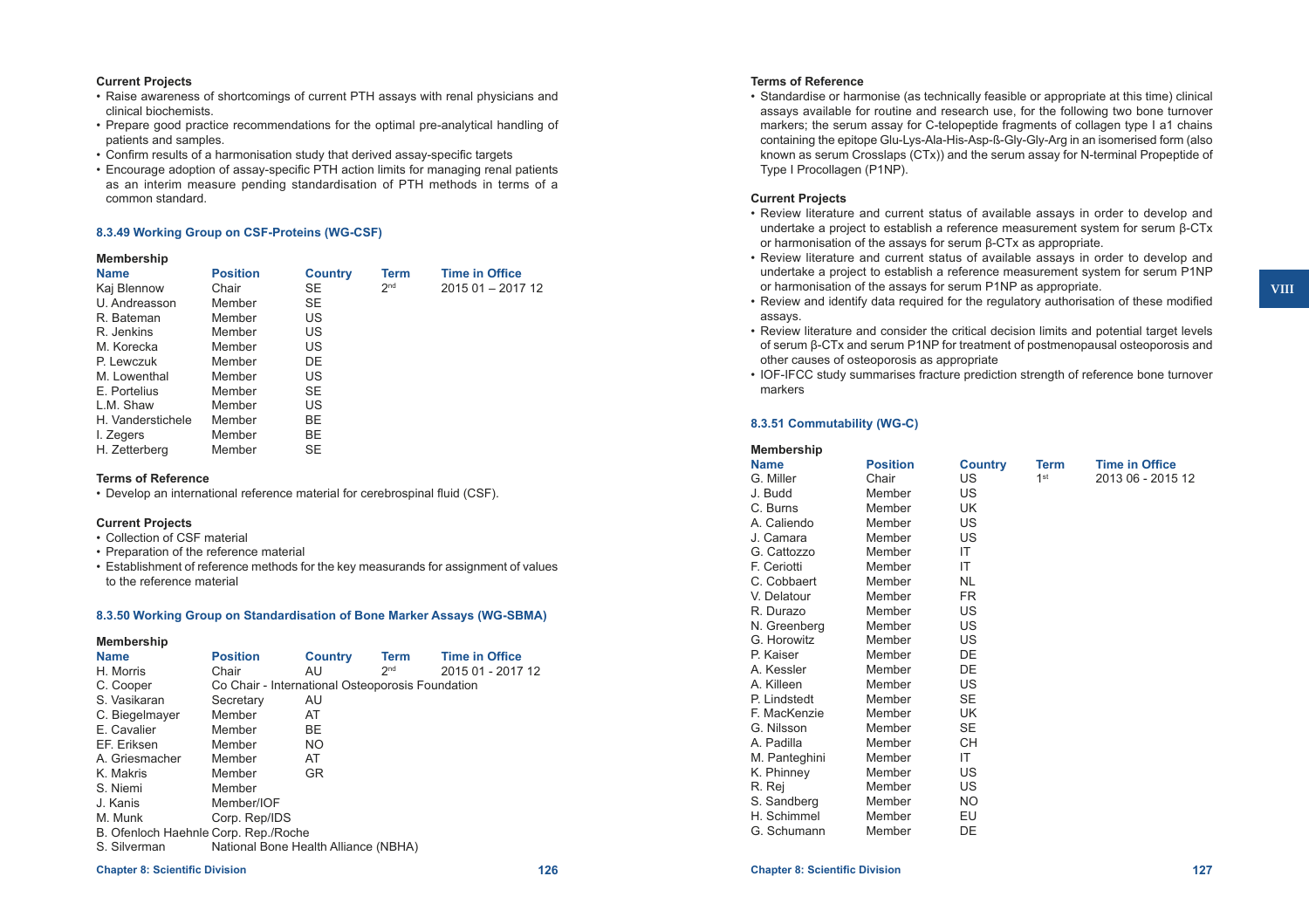| M. Spannagl | Member | DE |
|-------------|--------|----|
| J. Vaks     | Member | US |
| H. Vesper   | Member | US |
| C. Weykamp  | Member | NI |
| I. Zegers   | Member | FU |

#### **Terms of Reference**

- • Establish operating procedures for the formal assessment of the commutability of a reference material intended for use as a calibrator, trueness control or EQA sample, taking into account different measurement procedure properties and categories of traceability described in ISO 17511.
- Establish how to define the degree of commutability which is required for a given reference material, taking into account its intended use and the intended use of the measurand. The degree of commutability becomes the criteria used in the assessment process.
- • Propose standard terminology to describe the degree of commutability of a reference material, taking into account its intended use.
- • Provide guidance to manufacturers and laboratories about what information should be provided by manufacturers in relation to the commutability of reference materials used to establish the calibration traceability of a measurement procedure.
- • Advise IFCC Committees and Working Groups on how to assess the commutability of materials on which they are working.
- • Develop educational materials regarding commutability for manufacturers, laboratories and users of laboratory results.

#### **Current Projects**

- • Develop recommendations for the experimental design and statistical assessment of commutability of reference materials
- • Develop recommendations for qualification of measurement procedures to be included in an assessment of commutability of reference materials
- Develop recommendations for the clinical samples suitable for use in an assessment of commutability of reference materials

### **8.3.52 Serum Total Protein (WG-STP)**

#### **Terms of Reference**

• While serum total protein measurement is one of the most widely performed tests in clinical chemistry, there are significant differences between currently available methods and a reference measurement system with full traceability of routine methods has not been implemented at present. The objective of this WG is to develop and implement a reference measurement system for serum total protein, building on previously suggested procedures, and to provide a description and statement of measurement uncertainty.

#### **8.4. Publications**

A complete list of IFCC publications is available on the IFCC web site at: <http://www.ifcc.org/ifcc-scientific-division/sd-yearly-publications-of-interest/>

### **8.5. List of Addresses**

### **SD EXECUTIVE COMMITTEE**

### **Prof. Ian YOUNG**

School of Medicine, Dentistry and Biomedical Sciences, Queen's University Belfast First Floor ICS B Block Royal Victoria Hospital Grosvenor Road Belfast BT12 6BJ – Northern Ireland Tel: +44 2890 632743 Fax: +44 2890 235900 E-mail: [i.young@qub.ac.uk](mailto:i.young@qub.ac.uk)

### **Prof. Philippe GILLERY**

Lab. de Biologie et de Recherche Pédiatriques Hôpital Maison Blanche CHU de Reims 45 Rue Cognacq Jay 51092 Reims Cedex - France Tel: +33 3 26787563 Fax: +33 3 26783882 E-mail: [pgillery@chu-reims.fr](mailto:pgillery@chu-reims.fr)

#### **Mr. Joseph PASSARELLI**

Scientific Relations Roche Diagnostics GmbH R & D Professional Diagnostics Nonnenwald 2 D-82377 Penzberg - Germany Tel: +49 8856 605743 Fax: +49 8856 604583 E-mail: [joseph.passarelli@roche.com](mailto:joseph.passarelli@roche.com)

### **Dr. C.M. COBBAERT**

Clinical Chemist Head of the Department of Clinical **Chemistry** Leiden University Medical Center Postbus 9600, Postzone E2-P 2300 RC Leiden The Netherlands Tel: +31 71 5262278/+31 71 5264483 Fax : +31 71 52666753. E-mail: [C.M.Cobbaert@lumc.nl](mailto:C.M.Cobbaert@lumc.nl)

#### **Prof. Giampaolo MERLINI**

Biotechnology Research Laboratory Clinical Chemistry Central Laboratory Foundation IRCCS Policlinico San Matteo Department of Biochemistry, University of Pavia P.le Golgi, 2 27100 Pavia Italy Tel:+39 0382 502 995 Fax:+39 0382 502 990 E-mail: [gmerlini@unipv.it](mailto:gmerlini@unipv.it)

#### **Prof. Tsutomu NOBORI**

Professor Emeritus, Mie University Oyamada Memorial Spa Hospital 5538-1 Yamada-cho, Yokkaichi Mie 512-1111, Japan Tel: (+81) 59-328-1260 Fax: (+81)59-328-1921 E-mail: [nobori@clin.medic.mie-u.ac.jp](mailto:nobori@clin.medic.mie-u.ac.jp)

#### **Mr. James F. PIERSON-PERRY**

Principal Key Expert Global Assay Development, Glasgow Site Siemens Healthcare Diagnostics Tel: +302.631.7692 Cel: +302.229.6462 Fax: +302.631.7487 E-mail: [james.f.pierson-perry@siemens.com](mailto:james.f.pierson-perry@siemens.com)

### **Dr. David BUNK**

Chemical Science and Technology Lab. National Inst. of Standards and **Technology** 100 Bureau Drive, MS 8392 Gaithersburg, MD 20899-8392 - USA Tel: +1 301 9755071 Fax: +1 301 9770685 E-mail: [david.bunk@nist.gov](mailto:david.bunk@nist.gov)

### **Dr. Heinz SCHIMMEL**

European Commission - JRC - IRMM Retieseweg 111 2440 Geel – Belgium Tel: +32 14 571720 Fax: +32 14 590406 E-mail: [heinz.schimmel@cec.eu.int](mailto:heinz.schimmel@cec.eu.int)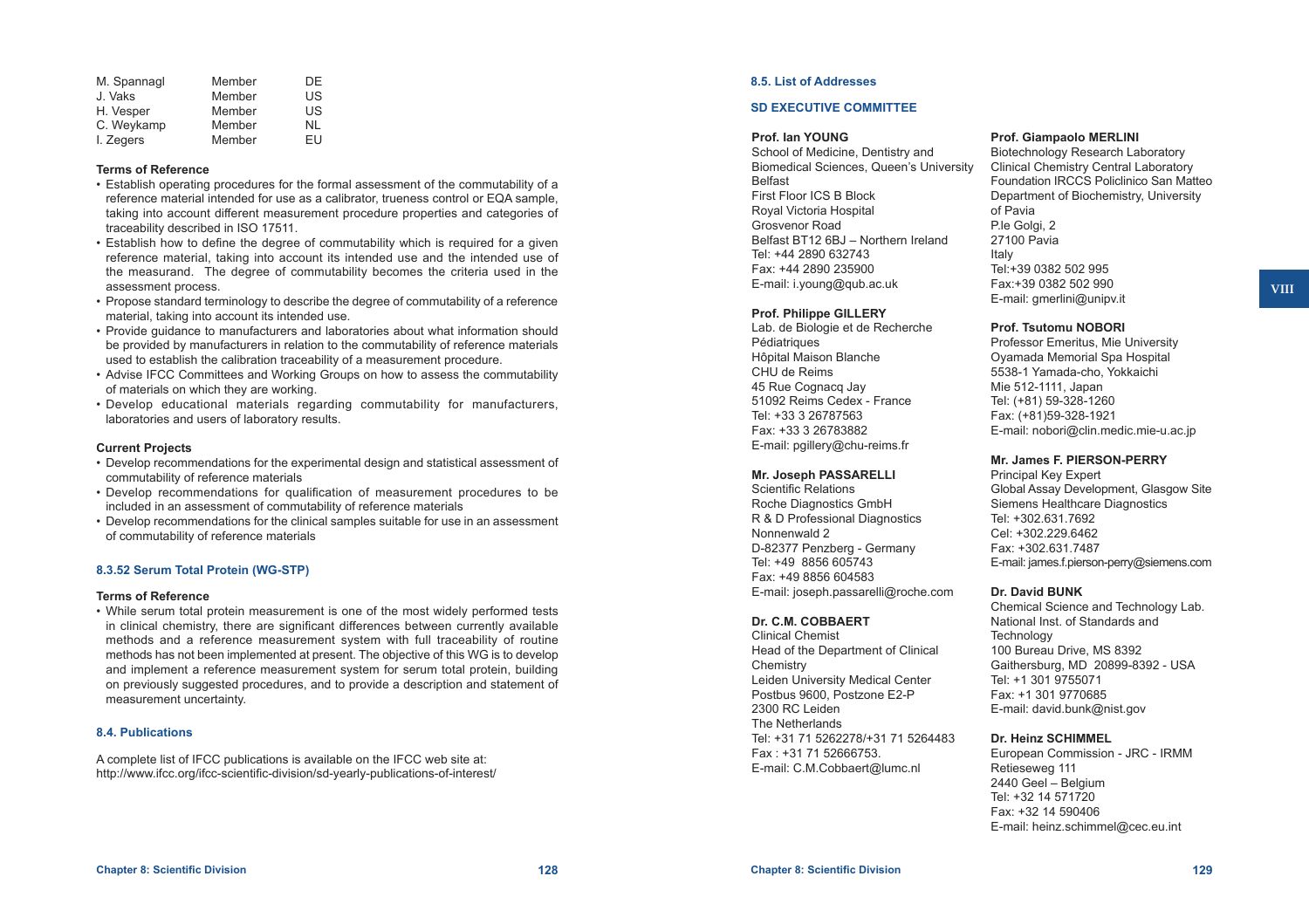### **Dr. Gary L. MYERS** AACC VP, Science and Practice Affairs 1850 K Street, SUITE 625 Washington, DC 20006-2215 - USA Tel: +1 (202) 835-0717 X 1606 Fax: +1 (202) 887-5093 E-mail: [gmyers@aacc.org](mailto:gmyers@aacc.org)

#### **SD COMMITTEES**

### **Dr. Ferruccio CERIOTTI**

Diagnostica e Ricerca San Raffaele S.p.A Via Olgettina 60 20132 Milano Italy Tel: +39 02 26432282 Fax: +39 02 26432640 E-mail: [ceriotti.ferruccio@hsr.it](mailto:ceriotti.ferruccio@hsr.it)

### **Mr. Robert FLATMAN**

Assistant Manager Biochemistry Sullivan Nicolaides Pathology PO Box 344 Indooroopilly 4068 Brisbane Australia Tel.: +61 7 3377 8526 E-mail: [Robert\\_Flatman@snp.com.au](mailto:Robert_Flatman@snp.com.au)

### **Dr. Kiyoshi ICHIHARA**

Dept of Clinical Laboratory Science Faculty of Health Sciences Yamaguchi University Graduate School of Medicine Minami-Kogushi 1-1-1 Ube 755-8505 Japan Tel: +81-836-22-2884 Fax: +81-836-35-5213 E-mail: [ichihara@yamaguchi-u.ac.jp](mailto:ichihara@yamaguchi-u.ac.jp)

### **Dr. Debs PAYNE**

Vice President, Molecular Services American Pathology Partners Tel: +1303-512-2217 USA E-mail: [dpayne@unipathdx.com](mailto:dpayne@unipathdx.com)

#### **Prof. Dr. Lothar SIEKMANN** Universitätsklinikum Bonn

Institut für Klinische Chemie und Pharmakologie Sigmund-Freud-Str. 25 53127 Bonn **Germany** Tel: +49 228-287-15911 Fax: +49-228-287-15033 E-mail: [Lothar.Siekmann@ukb.uni-bonn.de](mailto:Lothar.Siekmann@ukb.uni-bonn.de)

#### **Prof. Linda THIENPONT**

Faculty of Pharmaceutical Sciences Ghent University Harelbekestraat 72 B-9000 Gent Belgiu Tel: +32 9 264 8104 Fax: +32 9 264 8198 E-mail: [Linda.Thienpont@ugent.be](mailto:Linda.Thienpont@ugent.be)

# **SD WORKING GROUPS**

# **Prof. Lorin M. BACHMANN**

Co-Director of Clinical Chemistry VCU Health System 403 N. 13th Street, Room 611 Richmond, VA 23298-0286 Tel: +1-804-8286407 Fax: +1-804-8286156 E-mail: [lbachmann@mcvh-vcu.edu](mailto:lbachmann@mcvh-vcu.edu)

### **Prof. Kaj BLENNOW**

Clinical Neurochemistry Laboratory Inst. of Neuroscience and Physiology Dept. of Psychiatry and Neurochemistry The Sahlgrenska Academy at University of Gothenburg Sahlgrenska University Hospital SE-431 80 Mölndal Sweden E-mail: [kaj.blennow@neuro.gu.se](mailto:kaj.blennow@neuro.gu.se)

### **Prof. Sylvain LEHMANN**

CHU de Montpellier - Hôpital St. Eloi Institut de Recherches en Biothérapie (IRB) Biochimie - Protéomique Clinique 80, av A. Fliche, 34295 Montpellier Cedex 5 France Tel: +33 04 67 33 71 23 Fax: +33 04 67 33 69 21 E-mail: [s-lehmann@chu-montpellier.fr](mailto:s-lehmann@chu-montpellier.fr)

### **Dr. Greg MILLER**

Professor of Pathology Virginia Commonwealth University 403 N.13th Street, Room 501 Richmond, VA 23298-0286 USA Tel: +1 804 828 0375 Fax: +1 804 828 0353 E-mail: [gmiller@mcvh-vcu.edu](mailto:gmiller@mcvh-vcu.edu)

### **Prof. Howard MORRIS**

Chemical Pathology Directorate SA Pathology Box 14 Rundle Mall Post Office Adelaide SA 5000 - Australia Tel: +61 8 8222 3031 Fax: +61 8 822 3035 E-mail: [Howard.Morris@health.sa.gov.au](mailto:Howard.Morris@health.sa.gov.au)

### **Dr. Renata PALEARI**

Department of Sciences and Biomedical **Technology** University Milano Via Fratelli Cervi, 93 20090 Segrate (Milano) Italy Tel: +39 02 503 30428 Fax: +39 02 503 30414 E-mail [renata.paleari@unimi.it](mailto:renata.paleari@unimi.it)

### **Dr. Joanna SHELDON**

Protein Reference unit St. George's Hospital Blackshaw Road London SW17 0NH UK Tel.: +44 (0) 208 725 5752 Fax: +44 (0) 208 725 0025 E-mail: [jsheldon@sghms.ac.uk](mailto:jsheldon@sghms.ac.uk)

#### **Prof. Michael W. STEFFES**

Dept. Lab. Med. and Path. University of Minnesota, MMC 609 420 Delaware Street, S.E. Minneapolis MN 55455 USA Tel.:+1 612-624-8164 Fax: +1 612-273-3489 E-mail: [steff001@umn.edu](mailto:steff001@umn.edu)

### **Dr. Catharine STURGEON**

Dept of Clinical Biochemistry Royal Infirmary of Edinburgh Edinburgh EH16 4SA, UK Tel: +44 131 242 6885 Fax: +44 131 242 6882 E-mail: [cs@csturgeon.net](mailto:cs@csturgeon.net)

#### **Dr. Jos WIELDERS**

Klinisch Chemisch Laboratorium Meander Medisch Centrum Maatweg 3 3813 TZ Amersfoort The Netherlands Tel: +31 33 8502083 E-mail: [jos.wielders@gmail.com](mailto:jos.wielders@gmail.com)